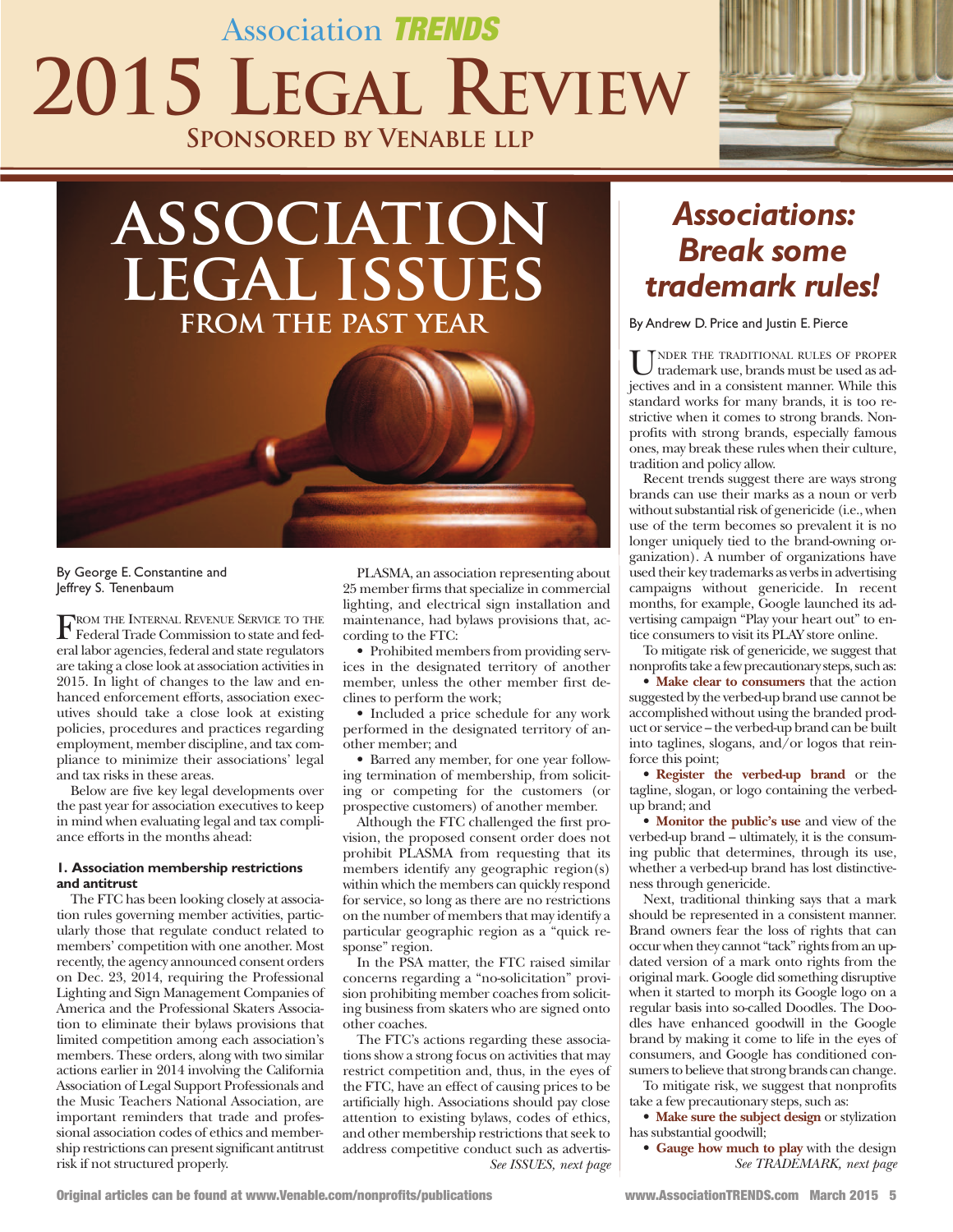**TRENDS 2015 LEGAL REVIEW SPONSORED BY VENABLE LLP**

#### **ISSUES,** *from previous page*

ing, solicitations, bids, market allocation, and, of course, pricing. such restrictions very well may give rise to significant antitrust risk.

#### **2.New state employment laws**

In recent months, states have been quite active in enacting statutes that affect all employers in their jurisdictions, including associations, and may require changes to existing policies. For instance, the District of Columbia recently became the 14th jurisdiction to enact a law that prohibits employers from asking applicants if they have ever been arrested. this "ban the box" law would permit an employer only to seek information about prior criminal convictions (not merely arrests) after it makes a conditional offer of employment to the individual. if an employer discovers a criminal conviction after the conditional offer is made, that conditional offer may only be revoked in narrow situations having to do with, for example, the nature of the conviction and its relation to the applicable position.

Also in the nation's capital, the D.C. Wage Theft Protection Act was passed recently to require numerous notices to employees, increase penalties for employers who retaliate against employees who report labor violations, and revise record-keeping procedures. The new law has been the source of much confusion among D.C. employees and, in fact, has twice been modified by emergency amendments. it is expected to become effective after a mandatory congressional review period concludes; as of the time of this writing, that effective date was expected to be feb. 26, 2015.

finally, in California, employers are now required to guarantee employees at least three paid sick days per year. the law includes requirements for notice to employees about their sick leave accrual and right to use sick leave. No accrual or carry-over is required if an employer provides the full amount of sick leave at the beginning of each year, allowing the employee to take sick leave before he or she would have otherwise accrued it.

#### **3.Obamacare employer mandate begins**

The employer mandate provisions of the Affordable Care Act began to take effect on Jan. 1, 2015. This imposes a mandate on large employers to offer minimum essential coverage to full-time employees and their dependent children (up to age 26) or pay a penalty tax. further, if that minimum essential coverage is not affordable or does not provide minimum value, the employer also will be subject to a penalty tax. The mandate in 2015 applies to employers that have employed an average of at least 100 full-time employees (including fulltime equivalent employees) on business days during the preceding calendar year. In future years, the definition of an applicable large employer will be 50 full-time employees.

Associations in the 100-plus employee range certainly should already have been reviewing their healthcare offerings in light of this new requirement; those with 50 or more employees should prepare for next year if they have not already done so.

### *Nonprofits with federal awards face new Super Circular compliance*

By Dismas Locaria and Melanie Jones Totman

Now, A YEAR AFTER ITS RELEASE, NONPROFITS that receive federal awards (including<br>federal grants and cooperative agreements) must begin implementing the new<br>maximum attack of the U.S. Office of May away and Prelate U.S. Uni requirements of the U.s. office of Management Budget's Uniform Administrative Requirements, Cost Principles, and Audit Requirements for Federal Awards (Super Circular). through the super Circular, an effort more than two years in the making, oMB sought to streamline eight federal regulations applicable to nonprofits and others into a single, comprehensive policy guide. Despite OMB's intent, the Super Circular notably imposes a set of regulations on the federal award community that is more akin to the heavily regulated federal procurement/contracting arena, a stark departure from the previous regime. In particular, the Super Circular materially changes how federal awards are administered, how such organizations may subaward or subcontract with federal funds, and how those awards/contracts should be monitored. A number of provisions were added to prevent and eliminate waste, fraud and abuse, including mandatory disclosure requirements and a prohibition of organizational conflicts of interest. Accordingly, the implementation of the super Circular will have important implications for all nonprofit recipients of, and applicants for, federal awards.

#### **4.New developments from the IRS**

With the scandals from the IRS Exempt Organizations division slowly fading into history, the division's new leaders have begun to implement changes to how associations and other tax-exempt organizations interact with the agency. Of note for 2015: the IRS has implemented significant cost increases for organizations seeking private letter rulings and has realigned its operations so that such letter rulings and technical advice memoranda are issued by a different office than had previously issued such documents. As a practical matter, this means that associations seeking a ruling from the IRS (for example, if the association is undertaking a new activity and wishes to know if the IRS will treat the revenue from that activity as taxable) will need to go to the Chief Counsel, an IRS office that does not work exclusively on tax-exempt matters. Notably, those associations will need to pay a \$28,300 fee to the IRS to obtain such a ruling.

other recent developments include the new availability of an IRS Form 1023-EZ application for small organizations that wish to obtain  $501(c)(3)$  tax-exempt status recognition. This new application, introduced in July, is far less burdensome than the full form. filers must complete an eligibility worksheet certifying, among other things, that the organization's total assets are less than \$250,000 and that actual gross receipts were less than \$50,000 for the past three years and are projected to remain the same or decrease over the next three years. The activities in the applications are described with codes, and no corporate documents are submitted.

In other IRS news, a federal judge on Jan. 30, 2015, handed the IRS a significant defeat in its fight against releasing IRS Form 990 information returns in a digitally readable format. The ruling will have a significant impact on the IRS as well as all tax-exempt organizations required to file the annual form 990. Assuming this ruling is upheld or not challenged by the IRS, organizations that e-file their annual form 990 will likely be the first to feel the effects of this ruling. With members of the public having searchable versions of the forms, it will be easier for the media and others to search the documents for red flags and other areas of concern.

#### **5.Payroll taxes and nonprofit compliance**

The Treasury Inspector General for Tax Administration published the results of a study last year highlighting rampant noncompliance among tax-exempt organizationsin the area of payroll tax withholding and payment. The study found that more than 64,000 nonprofits have not paid taxes owed since 2012; of those, about 1,200 owed more than \$100,000 in unpaid taxes.

studies like this often serve as a launching point for IRS enforcement efforts. Payroll tax noncompliance may not present risk to an organization's tax-exempt status, but it can expose individual directors to penalties. further, noncompliance in this area is viewed by the IRS as a potential indicator of noncompliance in other nonprofit activities; as such, an IRS audit of an organization suspected of not meeting its payroll tax obligations will almost certainly involve a broader review of other compliance areas. Association executives should take this time to review their compliance with withholding and related payroll matters and, in particular, should review whether they are properly treating individuals as independent contractors (versus as employees).

**TRADEMARK,** *from previous page* or stylization based on the strength of the mark (e.g., famous marks can be changed the most);

- **Change only the design or stylization,** not the corresponding word mark; and
- **Continue regular use and registration** of the original design or stylization.

Nonprofits should not be afraid to break the old rules of proper trademark usewhen it comes to strong brands, especially famous ones, when their culture, tradition, and policy allow.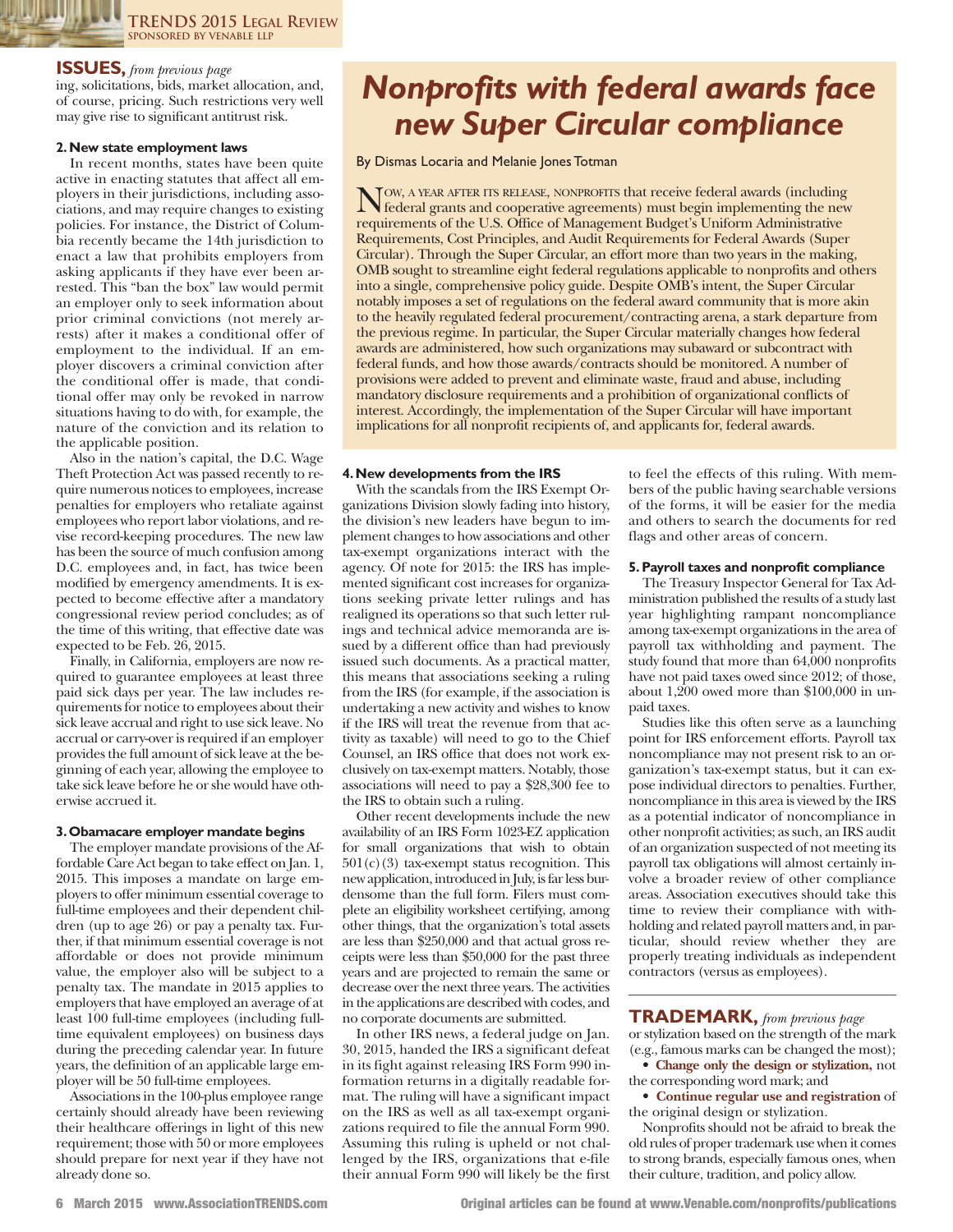**TRENDS 2015 LEGAL REVIEW SPONSORED BY VENABLE LLP**

### *Cybersecurity and antitrust: Guidance for assn-sponsored information exchanges*

ByAndrew E.Bigart and Jeffrey S.Tenenbaum

ON OCT. 2 THE U.S. DEPARTMENT OF JUSTICE issued a business review letter<br>advising CyberPoint International LLC that its True Security Through Anonymous Reporting cyberintelligence data-sharing program does not raise antitrust concerns. Although focused on the company's cybersecurity service, the DOJ letter provides a helpful reminder to trade and professional associations of the need to be cognizant of and review any proposed information exchange or benchmarking program for potential antitrust risk.

Although such programs offer numerous benefits for participating industry members and the public, any association-sponsored exchange of competitively sensitive information will draw heightened antitrust scrutiny because of the risk that the sharing of information can lead to anticompetitive agreements. Below is a brief summary of the DOJ letter and recommended best practices for any trade or professional association interested in managing a similar program.

#### **DOJ's business review letter**

Under the federal Sherman Act and the Federal Trade Commission Act, information exchanges are analyzed under the rule of reason, which balances the procompetitive benefits of the conduct against the potential anticompetitive harm to determine the likely overall effect on competition. The main competitive concern with information exchanges is the potential for participating industry members to use the information exchanged to further a price-fixing or other anticompetitive conspiracy.

In reviewing CyberPoint's TruStar program, the DOJ applied the standard "rule of reason" analysis by reviewing (1) the business purpose and nature of the program,  $(2)$  the type of information shared, and  $(3)$  the safeguards implemented to minimize the risk that participants (members) will exchange competitively sensitive information. With respect to the first two points, the DOJ found that the focus of the program was procompetitive - it allows members to share accurate and timely intelligence on potential cyber threats, best

practices, and remediation solutions. In addition, the TruStar program offers members a "community forum" that allows them to discuss cyber threats and collaborate on best practices. In this regard, the DOJ noted that CyberPoint had implemented procedures to obtain commitments from members that they would notshare competitively sensitive information.

Thus, for all three factors, the DOJ found that the TruStar program was procompetitive and unlikely to raise antitrust concerns.

#### **Recommended best practices for information exchanges**

The DOJ business review letter, along with a prior joint DOJ/FTC statement on a similar cybersecurity proposal, reinforces that properly structured information exchanges and benchmarking programs can provide significant procompetitive benefits. To minimize potential risk, any trade or professional association seeking to develop such a program should keep the following safeguards in mind:

• **The proposed exchange should be reviewed** by antitrust counsel in advance.

• **Clearly articulate the purpose and procompetitive benefits** of the information exchange, and keep it closely focused on those criteria.

• Participation should be voluntary, and the program should include instructions cautioning participants on potential antitrust risk and prohibiting discussions of competitively sensitive information with other participants.

• **Participants should not be involved** in the collection or compilation of data for programs that involve the exchange of data. In addition:

• **Any data provided by participants should be at least three months old** (no current or future information). Data should be provided by a minimum of five participants, with no individual participant's data representing more than 25% on a weighted basis.

• The trade or professional association or third party managing the program should **treat specific data provided by participating members as confidential** and not disclose it in its raw form to any other participant or third party.

• **The program should not identify the individual members** who participated in the survey/exchange.

• **Any data published should be in aggregate form only.**

• **Joint discussion and analysis of the data should be avoided.** each participant should separately analyze the data and make independent business decisions based on the data.

### *Investigating nonprofit fraud, embezzlement and charitable diversions*

By Edward Loya, Stephanie Montano, Doreen Martin and Jeffrey S. Tenenbaum

N OCT. 26, 2013, THE WASHINGTON POST reported that from 2008 through 2012, more than 1,000 nonprofit organizations disclosed hundreds of millions of dollars in losses attributed to theft, fraud, embezzlement, and other unauthorized uses of organizational funds and assets. According to a study cited by the Post, nonprofits and religious organizationssuffer one-sixth of all major embezzlements – second only to the financial services industry.

While the numbers are shocking, the underlying reasons for nonprofit susceptibility to fraud and embezzlement are easy to understand. Many nonprofits begin as underresourced organizations with a focus on mission rather than strong administrative practices. As organizations established for public benefit, nonprofits assume the people who work for them, especially senior management, are trustworthy. Often these factors result in less stringent financial controls than implemented by their forprofit counterparts.

of course, nonprofit employees are not immune to the vulnerabilities of economic distress, including financial difficulties, overspending and even gambling. further, high-level employees and their close associates have significant access to organizational funds and financial records, causing them to believe they can successfully commit the fraud and embezzlement, and conceal their conduct from outside scrutiny. Employees may rationalize their unlawful conduct as just compensation for lower salaries or unfair treatment, or as legitimate financial arrangements whereby the employee is simply "borrowing" money from the organization.

In light of the disturbing numbers reported by the Washington Post, Congress and numerous state attorneys general have pledged to launch

investigations, and reportedly, some have. this will likely lead to even greater scrutiny by government regulators. External audits are necessary to ensure that effective financial controls and fraud prevention measures are being followed, but a standard audit is not the method by which nonprofit organizations should expect to detect fraud. The Association of Certified Fraud Examiners reports that less than 4 percent of frauds are discovered through an audit of external financial statements by an independent accounting firm.

Nonprofits may no longer elect to handle instances of fraud or embezzlement quietly to avoid unwanted attention and embarrassment. As of 2008, a larger nonprofit must publicly disclose any embezzlement or theft exceeding \$250,000, 5 percent of the organization's gross receipts, or 5 percent ofitstotal assets.Atax-exempt organizationwhose gross receipts are greater than or equal to \$200,000 – or whose assets are greater than or equal to \$500,000 – is subject to additional public disclosure requirements on its IRS Form 990 concerning the embezzlement or theft.

nonprofit boards of directors should facilitate establishment and supervision of strong policies that support the best practices explained above. Nonprofit organizations should put policies and procedures in writing to clearly communicate the organization's stance. While the board should not micromanage the day-to-day operations of an organization with paid staff, neither should it be complacent about its fiduciary obligation to "act with such care, including reasonable inquiry, as an ordinarily prudent person in a like position would use under similar circumstances." Periodic review of financial reports and the IRS Form 990 return, appointment of an audit committee, and hiring a strong chief staff executive who is in sync with all of these risk management measures are all actions a board can take to fulfill its duty of care and protect the charitable funds and other assets entrusted to it.